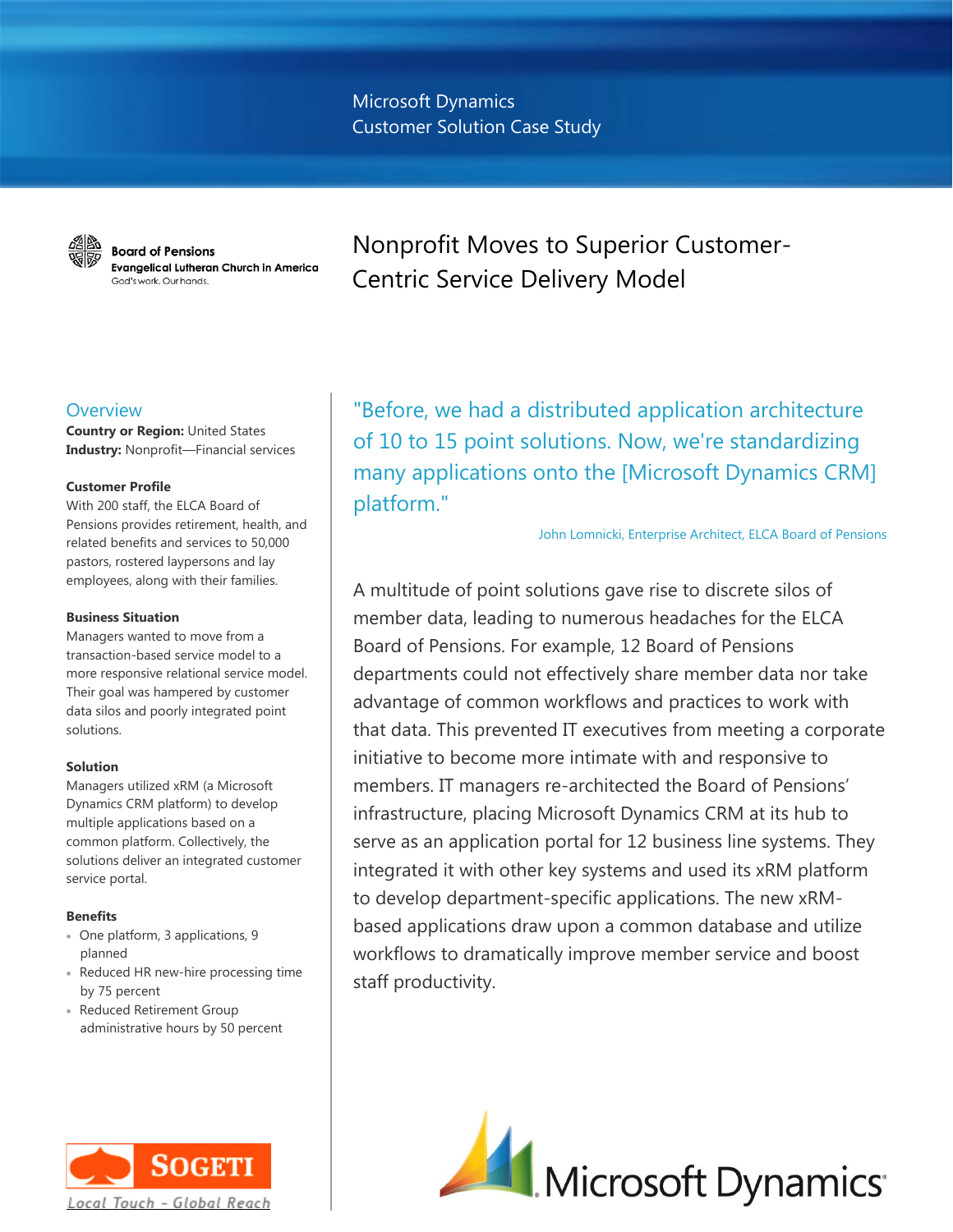# **Situation**

The Board of Pensions provides benefits for more than 10,000 congregations in the Evangelical Lutheran Church in America (ELCA) and other sponsoring faith-based organizations. Its staff members serve 50,000 pastors, rostered lay persons and lay employees, along with their families. The ELCA established the nonprofit Board of Pensions, based in Minneapolis, Minnesota, to provide retirement, health, and related benefits and services.

Over the years, the Board of Pensions has delivered good service to its members. However, as technologies improved and business processes evolved, the Chief Operations Officer (COO) put forth a plan to build upon the Board's success.

"Fundamentally, we're a member service organization," explains John Lomnicki, Enterprise Architect for the Board of Pensions. "The COO wanted us to become significantly more intimate with our members. In operational terms, that meant we needed to move from a transactional service model to a relational one."

## **Close Look Reveals Structural Defects**

To translate the COO's directive into action, IT managers took a top-to-bottom look at the Board of Pensions systems. Their review showed that the existing system architecture would need to be reworked. That architecture consisted of multiple lineof-business systems that stored member data in several locations including Microsoft Office Outlook, Pivotal, and networked shared drives. The chief drawback of these systems was that member data resided in silos, leading each departmental group to manage the same or similar data in its own way.

Another architectural issue was that the Board of Pensions' Pivotal CRM

implementation caused a divide within the organization among those who had it and those who didn't. The Service Center had it but the remaining departments didn't, and therefore they were unable to directly assist the Service Center with the delivery of complementary services.

Fundamentally, these architectural limitations prohibited the consolidation and sharing of information across the organization, making a relational service model all but impossible to achieve efficiently.

Starting from scratch, the organization mapped out a new portal-based application delivery model. It conceived a single portal, using a standard user interface to provide employees with access to all the applications and data needed to markedly improve the custom service performance.

## **Solution**

With a strategic plan in hand, the organization assembled a suite of tools to complete the architectural transition. Its tool set included Microsoft Office SharePoint Server and the xRM development platform.

"A colleague challenged me to develop a prototype application for our HR department using xRM," explains Lomnicki. "I finished it in two hours. That's when we designated it to be our development platform for all tools and applications that interact with our members and contacts."

Hence, xRM was the development platform that allowed the creation of a centralized application and data portal that employees use to deliver member services. Working with Gold Certified partner Sogeti USA, IT staff created the Board of Pensions service portal (see Figure 1).

# **What is xRM?**

xRM is a Microsoft application platform layer that underpins Microsoft Dynamics CRM. It accelerates the development of relational line-of-business applications through pointand-click configurations or customizations. The platform is built upon integrationfriendly Microsoft technologies, such as Windows Server, Microsoft SQL Server, and the Microsoft .NET Framework. The platform's flexibility ventures beyond traditional CRM usage, giving rise to the term xRM. The "x" in this case, stands for "any" relational management application IT managers care to develop.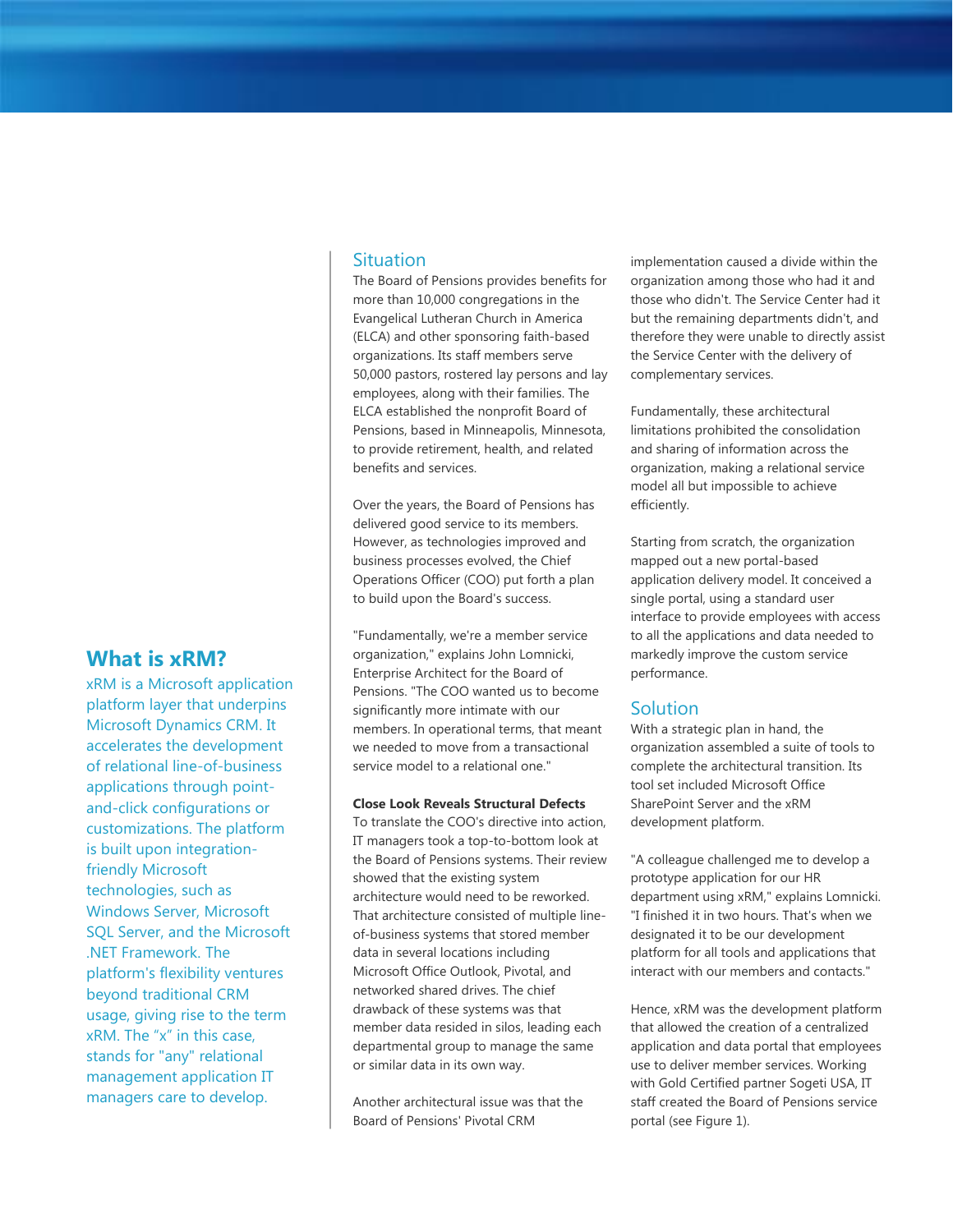

Figure 1. The ELCA Board Of Pensions xRM-Based Relational Service Portal [Note: The size of each pie piece corresponds to the amount of development work attributable to Microsoft Dynamics CRM.]

The xRM-based portal integrates with existing line-of-business applications such as the Board's Benefits Workstation tool. Additionally, IT specialists utilize Microsoft Office SharePoint Server to add functionality to portal applications. To ensure a consistent user experience, they configured SharePoint pages to have the look and feel of other often-used Microsoft applications.

The organization is also using xRM as a core platform to create 12 xRM applications. Each of these corresponds with a Board of Pensions functional area, from HR to Investments (see Figure 1).

Collectively, these applications will form the central application hub that employees will use to better serve members.

Some of the applications, such as the Human Resources solution, draw significantly upon the relational functionality, workflows, and capabilities of xRM. Others, like iPlans, use the relational functionality to a lesser extent.

## **Deployed xRM Applications**

- **BOP Jobs (Human Resources)** The first of 12 planned xRM applications, BOP Jobs incorporated 10 custom entities and 15 workflows for use by 40 enterprise employees. Employees use the application to manage the new-hire process from end to end. BOP Jobs replaces a paper-based process with electronic records and a single database.
- **Retirement Planning Group (RPG)** The Board of Pensions provides retirement coaching services to pastors and other members. Financial coaches utilize the RPG application to deliver comprehensive, consistent, and effective retirement planning services. Custom entities, workflows, and Web pages provide the framework to manage the retirement coaching process. Coaches choose from among 192 retirement topics and assign homework to the member, schedule meetings to discuss each area, and record detailed notes about each contact.
- **Group Retirement Plans**

Employees use the Board of Pensions' aggregated purchasing power to negotiate favorable pricing on products and services such as nursing homes and summer camps. This application utilizes out-of-the-box functionality to manage contacts, accounts, and activities. Price quote management functionality is slated for a future addition.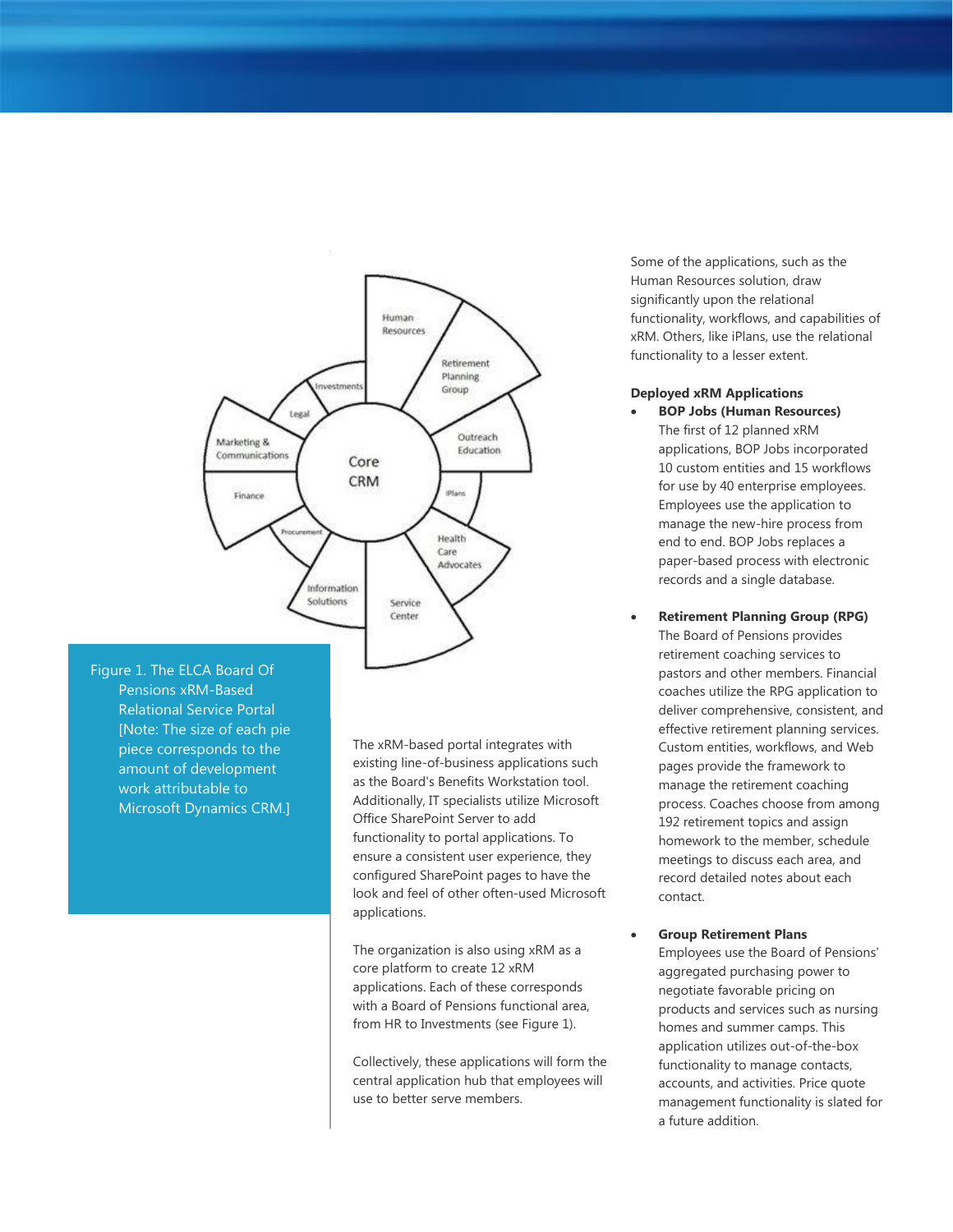#### Table 1. Planned xRM

Applications: ELCA Board Of Pensions xRM applications in the development or planning stage.

| <b>xRM Application</b>        | <b>Description</b>                                                                                                                                                                           |
|-------------------------------|----------------------------------------------------------------------------------------------------------------------------------------------------------------------------------------------|
| Marketing &<br>Communications | This application will allow users to set<br>member communication preferences,<br>leverage workflows to complete Marcom<br>projects and integrate print jobs with<br>ELCA's preferred vendor. |
| <b>Outreach Education</b>     | Users will leverage existing functionality<br>to manage events and accounts.                                                                                                                 |
| <b>Health Care Advocates</b>  | Advocates will use this application to<br>manage healthcare-related inquiries,<br>cases and activities. Data will be<br>segregated and secured to meet HIPAA<br>requirements.                |
| Service Center                | This application will support all non-<br>healthcare-related cases and activities.                                                                                                           |
| <b>Information Solutions</b>  | These applications are in the early                                                                                                                                                          |
| Investments                   | planning stages but will primarily be<br>dedicated to facilitate collaboration with<br>the Service Center to resolve cases. They                                                             |
| Legal                         |                                                                                                                                                                                              |
| Finance                       |                                                                                                                                                                                              |
| Procurement                   | will include vendor and event<br>management functionality as well as<br>activity tracking.                                                                                                   |

Table 1 summarizes xRM applications in the development or planning stages.

## **Benefits**

Enterprise Architect John Lomnicki successfully established a centralized application portal by using the xRM platform, which integrates with missioncritical third-party and Microsoft stack applications. xRM also serves as an economical development tool to create or enhance applications across all 12 of the Board of Pensions departments.

#### **xRM platform delivers business benefits**

**to IT.** "Before, we had a distributed application architecture of 10 to 15 point solutions," says Lomnicki. "Now, we're standardizing many applications onto the platform. Not only do we get functionality but we also get automated workflows, mail-merge capabilities, and a detailed outof-the box portfolio of other tools to work with."

**xRM application integrates well with enterprise systems.** The configurability and interoperability that xRM provides with Microsoft solutions, combined with its ease of integration with third-party systems, met the Board of Pensions' objective to establish an integrated portal.

## **xRM applications simplify environment.**

By utilizing the xRM platform, the IT team expects to reduce the number of systems in their environment by 38 percent (from eight systems to five). Correspondingly, the number of servers needed to support Board of Pensions' systems will be reduced by 40 percent (from 10 servers to six).

#### **Solution liberates IT staff to focus on**

**high-value tasks.** Previously, systems using Microsoft SQL Server Reporting Services required IT resources to configure. The xRM development platform has allowed business users of the BOP Jobs application to create their own views for 50 percent of their requested reports.

#### **xRM platform delivers technological**

**benefits to IT.** "Because the development tools are so easy to use, we can get users changes or additions within three weeks," says Ken Cychosz, Program Manager for the Board of Pensions. "The implementations have been so successful that we now have a healthy backlog of projects."

### **xRM architecture ushers in transition to a relational service business model.**

 A 360-degree member view promotes enterprisewide awareness by employees and enables high-quality touches through the access of realtime member histories. The xRM applications utilize a Microsoft SQL Server database, which supplants distributed data stores among several line-of-business systems.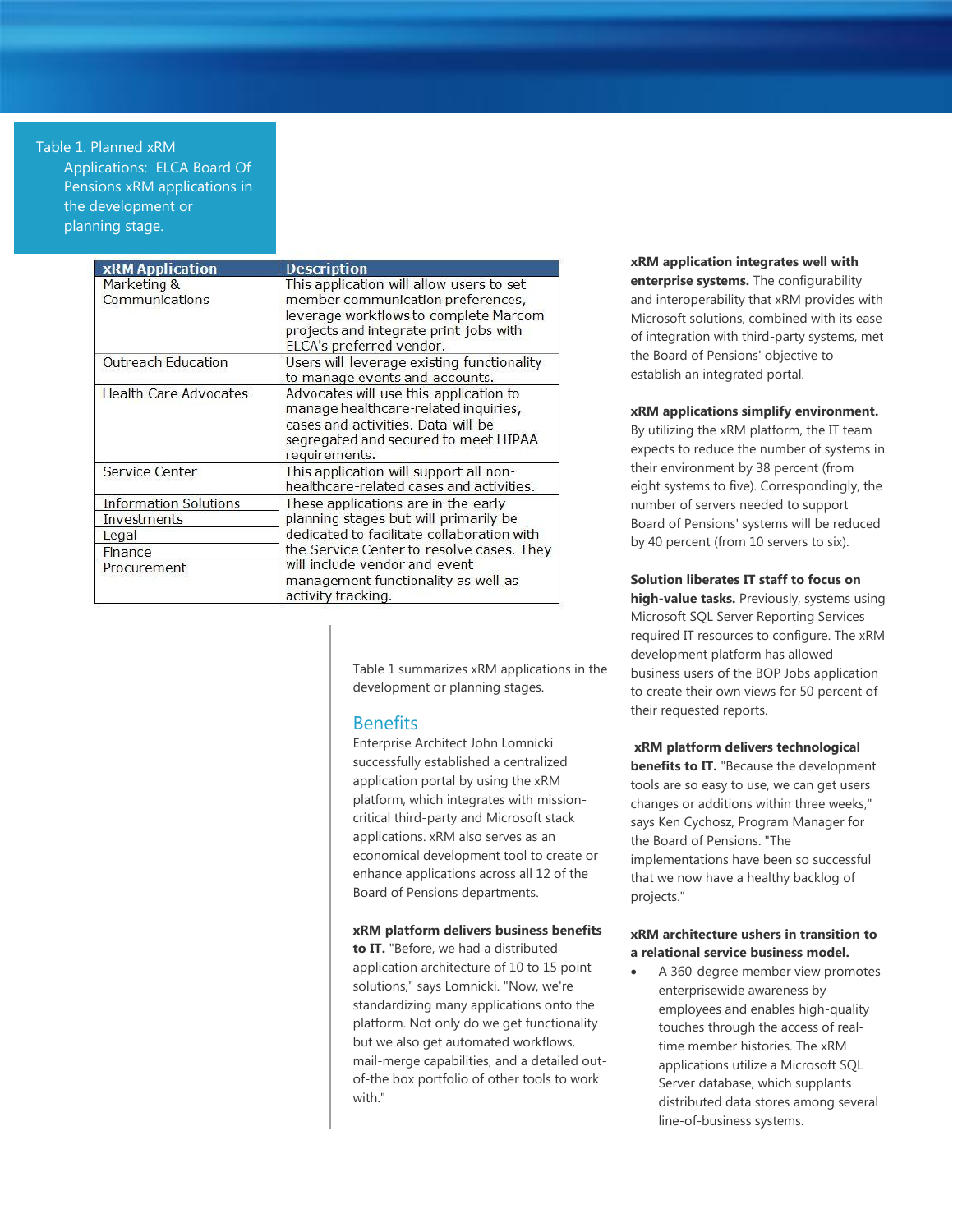"We've seen a remarkable shift toward a relational service model through the first two applications we've implemented."

Ken Cychosz, Program Manager, ELCA Board of Pensions  Non-technical business users create and customize workflows to optimize the alignment of xRM applications with enterprise processes and best practices. Users revise workflows without delay to continuously improve service delivery. User-configured workflows ensure that business ideas drive the development of applications, not vice-versa.

**Rapid development cycle significantly improves IT responsiveness to business requests.** The xRM development-friendly configuration and development tools allow IT managers to quickly field applications.

- The prototype of the first xRM application was completed within about four months. As an unfunded side project, it used no external consultants or dedicated corporate resources.
- Managers established a three-week change/update release cycle. Subsequent xRM application changes and additions can be made promptly and on a predictable schedule to the acclaim of business users, according to IT managers.
- Managers reconfigured development teams to be Scrum-based so that a single team focuses on development to advance synergies, build competency, and speed the development process.
- The ease of developing xRM applications led to the addition of departmental projects that did not make the original list of IT priorities. Without xRM, development bandwidth was so scarce that only enterpriselevel projects received attention.

**xRM BOP Jobs and Retirement Planning Group applications deliver business benefits.** "We've seen a remarkable shift toward a relational service model through

the first two applications we've implemented," explains Cychosz. "Users went from static paper-based systems and data silos to proactive electronic systems to increase productivity."

## **BOP Jobs application reduces administrative processing time by 75**

**percent.** The transition to an electronic application that used workflows and automation slashed the time HR recruiters spend to fill a position. The previous paper process took four hours of administrative time while the xRM application completes it in one hour.

**Retirement Planning Group application reduces administrative labor hours by 50 percent.** Coaches utilize workflows to complete member retirement counseling programs. The application allows them to record notes during sessions and utilize integration with Microsoft Office Outlook to garner the benefits of one-stop meeting and task scheduling and e-mail communications.

**xRM applications promote consistent employee performance and member experience.** The use of workflows in each of the applications ensures that employees follow standard processes while tracking each member case at every stage of the process.